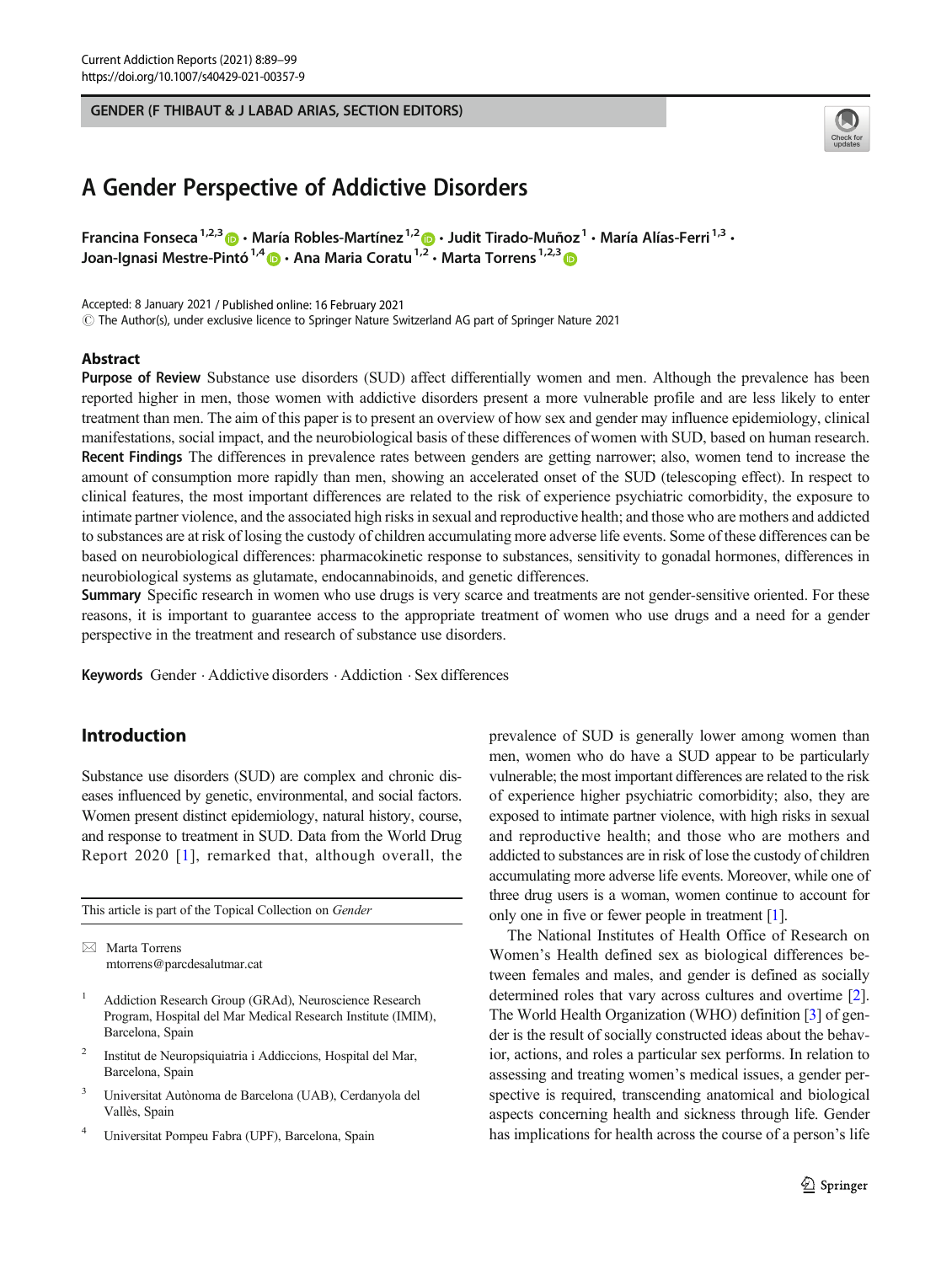in terms of norms, roles, and relations. It influences a person's risk-taking and health-seeking behaviors, exposure to health risks, and vulnerability to diseases. Also, gender influences other sources of possible inequalities as ethnicity, socioeconomic status, disability, age, geographic location, and sexual orientation, and these differences could be related to several factors, such as social stigma, feelings of shame, denial, fear of losing their children, lack of specialized resources, and lower purchasing power [[5,](#page-7-0) [6\]](#page-7-0). In general, women through all their lifetime face more barriers to access to services, and this issue is more prominent in addictive disorders; such barriers include the higher stigma attached to substance use among women, the lack of childcare, the absence of gender-sensitive protocols and treatments, and the lack of family support among others. One of the priorities of WHO is to reduce gender inequality and remove barriers to treatment access [[4\]](#page-6-0).

One example of a more severe response to stress could be the present coronavirus disease 2019 (COVID-19) pandemic; for instance, many sexual and reproductive health services have been closed as not being considered as essential; this has been translated into less access to contraception methods resulting in more non desired pregnancies and more sexually transmitted illness [[7](#page-7-0)]. Also, the effects of pandemics on women's mental health have been studied; one study performed in Wuhan showed that women presented more post-traumatic stress symptoms in the domains of re-experiencing, negative alterations in cognition and mood, and hyper-arousal [[8](#page-7-0)].

This paper aims to present an overview of how sex and gender may influence epidemiology, clinical manifestations, social impact, and the neurobiological basis of these differences of women with SUD, based on human research.

# Epidemiology

It has always been said that men show higher rates of substance use, abuse, and dependence than women  $[9-11]$  $[9-11]$  $[9-11]$ , but recent epidemiological surveys suggest upcoming changes and differences that might be narrowing this gap. In some types of drugs, their use is more prevalent in women than in men, for example, sedatives and weight loss pills. In other cases, there has been a greater increase in women than in men; this is the case of cocaine use in some countries as Argentina and Bolivia [[1\]](#page-6-0). In the case of alcohol, although men usually use alcohol in larger quantities, drink more frequently, and are more hazardous drinkers, these differences are decreasing in the last years, usually in younger cohorts and with women starting drinking at younger ages [\[12](#page-7-0), [13\]](#page-7-0). In the case of prescription and non-prescription opioids, recent trends in the USA found that the use of heroin is increasing faster in women than in men, and the decrease in nonmedical prescription opioid use is slower than in men; also, this study showed differences in the risk for opioid use, being women at higher risk for nonmedical prescription opioid use than for heroin use [[14](#page-7-0)]. In this sense, the initiation in the use of opioids is different also; women are more likely to start with a legal prescription for the treatment of pain than men [\[15\]](#page-7-0).

Differences in rates of substance use have been usually related more to gender/cultural environment than to sex/ biological factors; the explanation for this ratio difference was that men had more access to substances than women, in most cultures; furthermore, when studies have controlled the variable "access to substances," the probability to use drugs is similar for men and women  $[16\bullet]$  $[16\bullet]$ .

While women who use drugs typically begin using substances later than men, once they have initiated substance use, women tend to increase their rate of consumption of alcohol, cannabis, cocaine, and opioids more rapidly than men. This phenomenon is known as "telescoping," which means an accelerated progression from the initiation of substance use to the development of SUDs and entry into treatment [\[17](#page-7-0), [18\]](#page-7-0). This quicker progression from first using the substance to developing dependence may explain that women typically enter SUD treatment with more severe medical, behavioral, psychological, and social problems. However, it is necessary to remark that some studies have not replicated the telescoping effect [[19,](#page-7-0) [20\]](#page-7-0). This discrepancy could be related to methodological issues, for instance, this effect has been more clearly described in the population under treatment, maybe indicating that this phenomenon is more relevant in severe subjects.

Differences are seen in the reason for the initiation of drug use. Girls usually started using alcohol and other drugs as coping strategies to face depression, anxiety, and negative feelings [\[21](#page-7-0)], whereas men usually initiate the use of drugs influenced by peers or sensation-seeking [\[22](#page-7-0)]. The fact that women are more exposed to negative life events such as trauma and intimate partner violence is directly related with the rapid development of substance use and the narrowing gap between rates of drug use among genders [\[23\]](#page-7-0). Despite all this, it has been described that women who adhere to specialized treatment achieve better results [\[24\]](#page-7-0) than men and are also more predisposed to receive information about the treat-ment process [\[25\]](#page-7-0).

### Ethiopathogenic Mechanisms

### Neurobiological Basis of Sex Differences

Differences observed between men and women can be based on sex differences: neurobiological differences, from differences in the pharmacokinetic response to the effects and sensitivity to gonadal hormones, and also, genetic differences between men and women [\[26](#page-7-0)••]. It is important to remark that the majority of studies that have evaluated these effects have been performed in Europe and North America; genetic and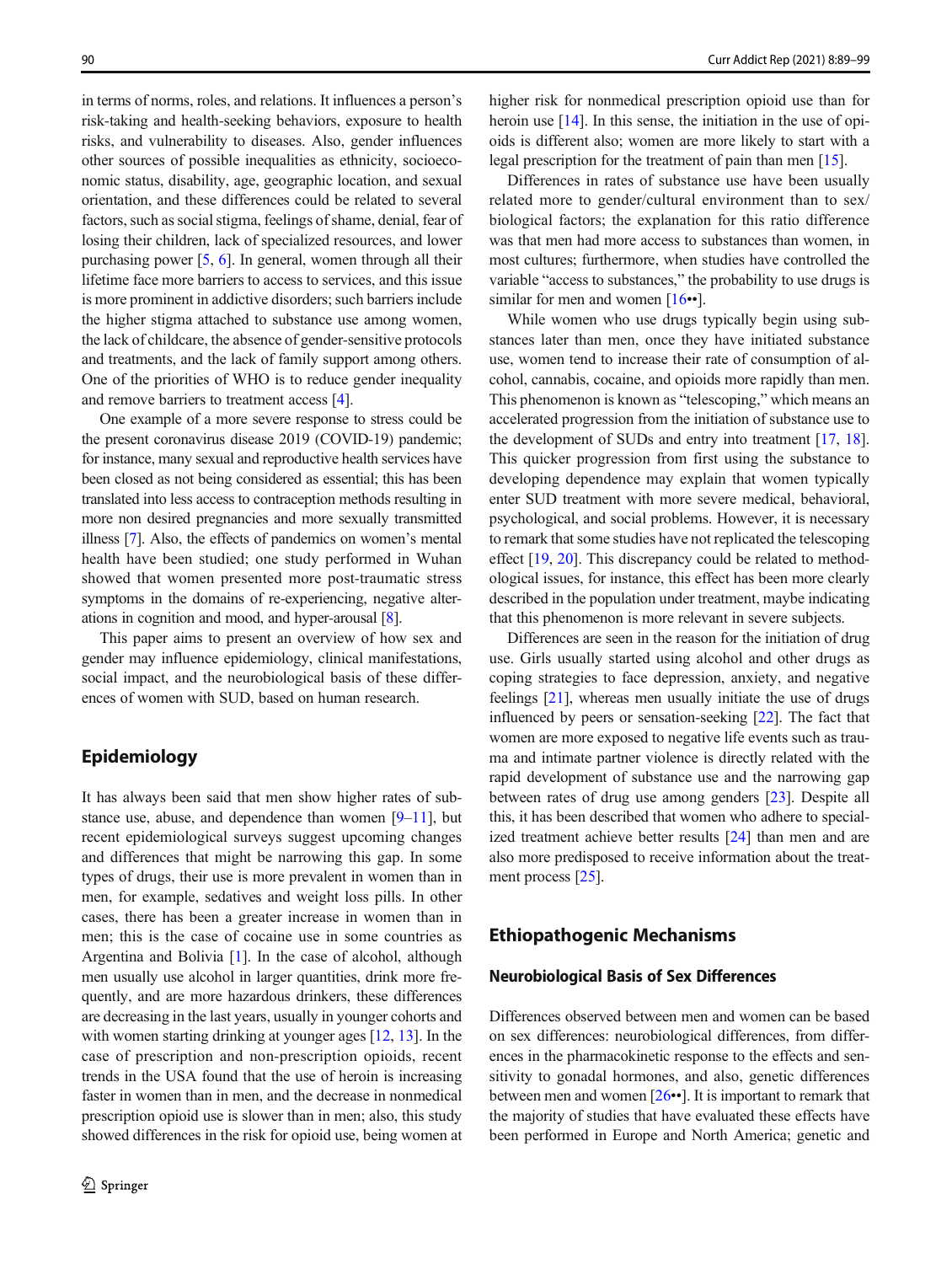ethnic differences could exist, and further research is still needed in this sense.

The development of addictive disorders could be divided into 3 stages: binge/intoxication; withdrawal/negative affect and preoccupation/anticipation phases [[27](#page-7-0)••]. The binge/ intoxication stage is mediated by reward neurotransmitters, like dopamine and endogenous opioids, and involves the neurocircuits of the basal ganglia; the withdrawal/negative affect stage is characterized by common symptoms as sleep disturbances, dysphoria, malaise, and irritability where there is a principal involvement of the brain stress systems in the extended amygdala, mainly corticotropin-releasing factor (CRF) and dynorphin. The preoccupation/anticipation stage (or "craving" stage) is characterized by the dysregulation of executive systems in the prefrontal cortex [\[28](#page-7-0)]. Many of these neurotransmitters (dopamine, CRF…) have different regulation and expression between sex in animal models [[29\]](#page-7-0).

### Pharmacokinetics of Sex Differences

There have been described sex differences in the physiologic effects of different substances, and their pharmacokinetic properties as well, for instance, blood concentrations of drugs are different for men and women after similar doses [\[30](#page-7-0)]. These differences contribute to the different effects and outcomes in substance use disorders for men and women.

Alcohol Women get intoxicated with lower doses of alcohol than men; this difference seems to be related to alcohol pharmacokinetics with a biological basis, being sex-related rather than a gender-related factor. Men and women presented differences in the alcohol metabolism at different stages: some researchers have described differences in first-pass metabolism [[28\]](#page-7-0); a minor total body water content in women, achieving higher blood alcohol concentrations; other reason might be the lower concentration of gastric alcohol dehydrogenase (one enzyme responsible of an important amount of the alco-hol metabolism) in women [[12](#page-7-0)••].

Nicotine As the case of alcohol, nicotine plasma concentrations are higher among women than in men and these concentrations are achieved more quickly. This phenomenon is more intense in women taking estrogen contraceptives, but not if they are taking progesterone-based contraceptives [[31\]](#page-7-0).

Cocaine In the case of cocaine, peak plasma concentrations differ between men and women, depending on the route of administration. Men achieved higher concentrations through the intranasal route compared to the intravenous route, whereas in women, the plasma concentrations can change depending on the phase of the menstrual cycle, achieving higher concentrations in the follicular phase than in the luteal phase [[32](#page-7-0), [33](#page-7-0)].

#### Neuroactive Gonadal Steroid Hormones

Other factors associated with differences in drug response and sensitivity in women are the effect of sex hormones. Ovarian steroid hormones (estrogen, progesterone), the metabolites of progesterone, and negative allosteric modulators of the gaminobutyric acid A (GABA-A) receptor, such as dehydroepiandrostenedione (DHEA) and may influence the behavioral effects of drugs [[34](#page-7-0)].

In a recent revision [\[35](#page-7-0)], estradiol level fluctuations are associated with sex differences in dopamine signaling in the mesolimbic reward system; in animal models, it has been demonstrated that striatal dopamine release is increased during phases of the cycle with high levels of estradiol [\[36\]](#page-7-0). Also, high levels of estradiol are related to increased responses to cocaine and cocaine-related cues [\[37\]](#page-7-0). This could explain that during phases with elevated estradiol concentrations, animals tended to self-administer more cocaine.

In human studies, alcohol use in women has been associated with increased levels of testosterone and estradiol [[38](#page-8-0)]; studies showed contradictory results regarding progesterone, but one study performed taking into account the menstrual cycle concluded that alcohol use was associated with higher progesterone levels during the luteal phase [\[38\]](#page-8-0).

In the case of psychostimulants, during the follicular phase of the menstrual cycle, in which estradiol levels are high and progesterone low, greatest responsivity to stimulants has been found [\[39\]](#page-8-0); in response to cocaine administration, women in the luteal phase reported lower ratings of feeling high than women in the follicular phase or men [\[39\]](#page-8-0). On the other hand, progesterone has been associated with an attenuation of the subjective response to smoked cocaine in women, but not men [[40](#page-8-0)], and has been proposed as a treatment for psychostimulant addiction; and there are some studies with promising results with progesterone for the treatment of cocaine addiction [[41](#page-8-0)] and nicotine addiction [\[42\]](#page-8-0) in post-partum women. Although small significant differences, both studies showed more risk for relapse in women in the placebo group.

Studies of nicotine show a potential greater saliency in the luteal phase of the cycle, and women quitting during the luteal phase reported significantly greater increases in tobacco withdrawal and self-reported depressive symptoms than women quitting during the follicular phase [[43,](#page-8-0) [44](#page-8-0)].

#### Glutamate System

The glutamate system is a key regulator of addiction-related behaviors. A recent review describes different sex-responses in the glutamate system [\[45](#page-8-0)]. First, men have higher brain concentrations of glutamate in the prefrontal cortex [\[46](#page-8-0)], but in the cerebellum and the striatum, the concentrations are higher in women [[47\]](#page-8-0). The levels of glutamate and glutamate receptor expression are also variable through the menstrual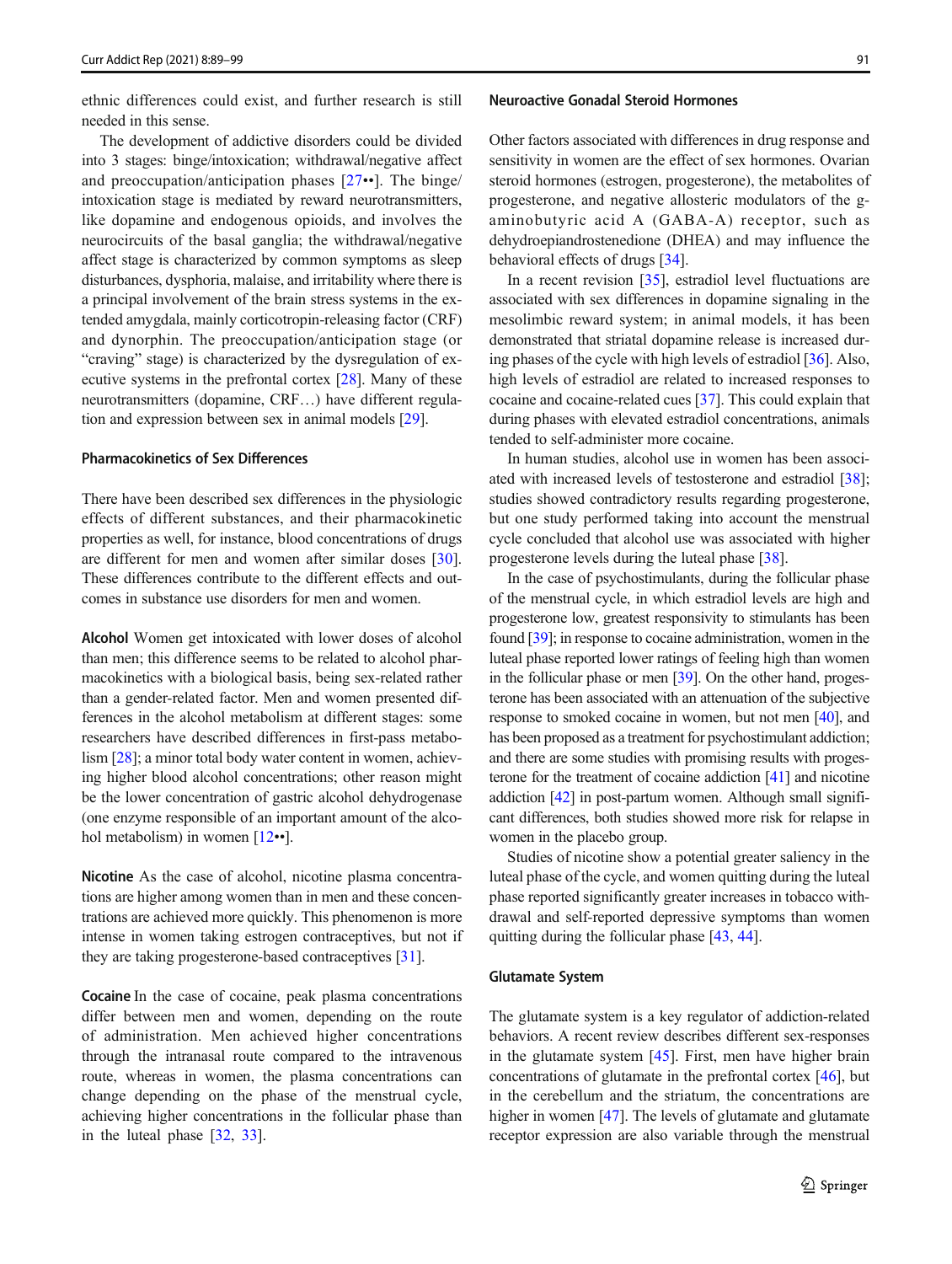cycle, probably due to a regulation of the glutamate system by sexual hormones.

Also, glutamate receptor expression varies between men and women, and also, in animal models, there are variations between males and females during the menstrual cycle [[45\]](#page-8-0). Other differences described in the glutamate system are as follows: in nucleus accumbens, the metabotropic glutamate receptor 5 (mGluR5) mediates estradiol-induced spine density alterations; this could explain a reduction in cocaine and alcohol-seeking behavior in rats [\[48](#page-8-0)]. Differences in expression in some receptor subunits, for example, the NR1 subunit of the N-methyl-D-aspartate (NMDA) receptor a major glutamate receptor subtype; NR1 expression is increased in the amygdala of females, which in turn, it has been also related to cue-induced reinstatement [[49](#page-8-0)]. Variations at this level explain differences in the response to strategies to reduce drugseeking between men and women. As described before, females are more vulnerable to stress-induced relapse, and this could be mediated by a greater resilience to NMDA and aminomethylphosphonic acid (AMPA) receptor subunit alterations following chronic stress [\[50](#page-8-0)]. Finally, differences have been described in the system xc-. The system xc− is a transmembrane sodium-independent and chloride-dependent antiporter of cystine and glutamate, that exchanges extracellular cystine for intracellular glutamate. The system xc− can regulate the antioxidant capacity of cells and, in some regions, is the major source of extracellular glutamate [[51\]](#page-8-0). In this regard, the system xc- appears to regulate glutamate levels in the nucleus accumbens in males, but not in females; this could explain inconsistent results in pharmacological trials, for example, in the case of  $N$ -acetylcysteine [\[52](#page-8-0)].

### Sex Differences in Stress Reactivity and Relapse to Substance Abuse

Sex differences in neuroendocrine adaptations to stress and reward systems may mediate women's susceptibility to drug abuse and relapse [\[53](#page-8-0)]. Several studies have examined sex differences in stress response (e.g., subjective, autonomic) and relapse [[53,](#page-8-0) [54](#page-8-0)].

Among substance-dependent subjects, the attenuated neuroendocrine stress response in women (i.e., blunted adrenocorticotropic hormone and cortisol) has been shown following exposure to stress and drug cues [[55\]](#page-8-0). This hypothalamicpituitary-adrenocortical (HPA) dysregulation in women may be one key to enhanced vulnerability to relapse in response to negative affect, as it may be associated with greater emotional intensity at lower levels of HPA arousal [[56](#page-8-0)].

### Cannabinoid System

quite consistent in showing higher brain cannabinoid receptor type 1 (CB1) density in males than in females, human in vivo studies of sex differences have yielded discrepant findings. One study using positron emission tomography (PET) and a high-affinity, subtype-selective radioligand, the fluorine-18 labeled PET radiotracer ([(18)F]MK-9470), showed that CB1 binding was higher in healthy males than in females in all the brain areas investigated. Moreover, they found that CB1 binding increased with aging in females which may suggest an influence of changing levels of sex hormones in this sex [\[57\]](#page-8-0). Other human imaging studies have reported greater brain CB1 receptor availability in healthy females than in men [\[58](#page-8-0)]. Although there is scarce research in that aspect, in general, animal studies support behavioral alterations reported in humans and have revealed diverse sex differences and potential underlying mechanisms: altered mesolimbic dopaminergic and hippocampal glutamatergic systems and interference with prefrontal cortex maturation [[59](#page-8-0)••].

### Genetic Basis of Sex Differences

Heritability of SUD has been previously described [[60](#page-8-0)] through family, adoption, and twin studies. The heritability of SUDs is variable depending on the substance, from 0.39 for hallucinogens to 0.72 for cocaine [\[57](#page-8-0)]. The heritability has been evaluated in a few studies with contradictory results [[61\]](#page-8-0). Limited sample sizes difficult the comparison between sexes in the studies [\[62](#page-8-0)].

In the case of alcohol, recent studies pointed out social factors that are more involved in the development of the disorder than sex genetic influences [\[63](#page-8-0), [64](#page-8-0)]. In the case of a cocaine use disorder, the heritability seems to be lower for women than for men [\[65](#page-8-0)].

Few genome-wide association studies (GWAS) have been performed taking into account sex differences [[62](#page-8-0)]. From these studies, some markers have been detected that modified the risk for substance use disorders in both women and men. For example, the nuclear transcription factor PBX/Knotted 1 Homeobox 2 (PKNOX2) could be a candidate gene for substance dependence in European-origin women and a variant at adhesion G-protein-coupled receptor V1 (ADGRV1) gene was associated with opioid addiction in African American males [\[66](#page-8-0)].

## Environmental Factors: the Role of Intimate Partner Violence

Women with SUD are more likely than men to come from families with other addicted members (genetic predisposition, family history, or environmental stress) and have experienced more disruption in their families. Also, they usually are engaged in relationships with substance-abusing partners who initiate women in drug use and sometimes are forced to use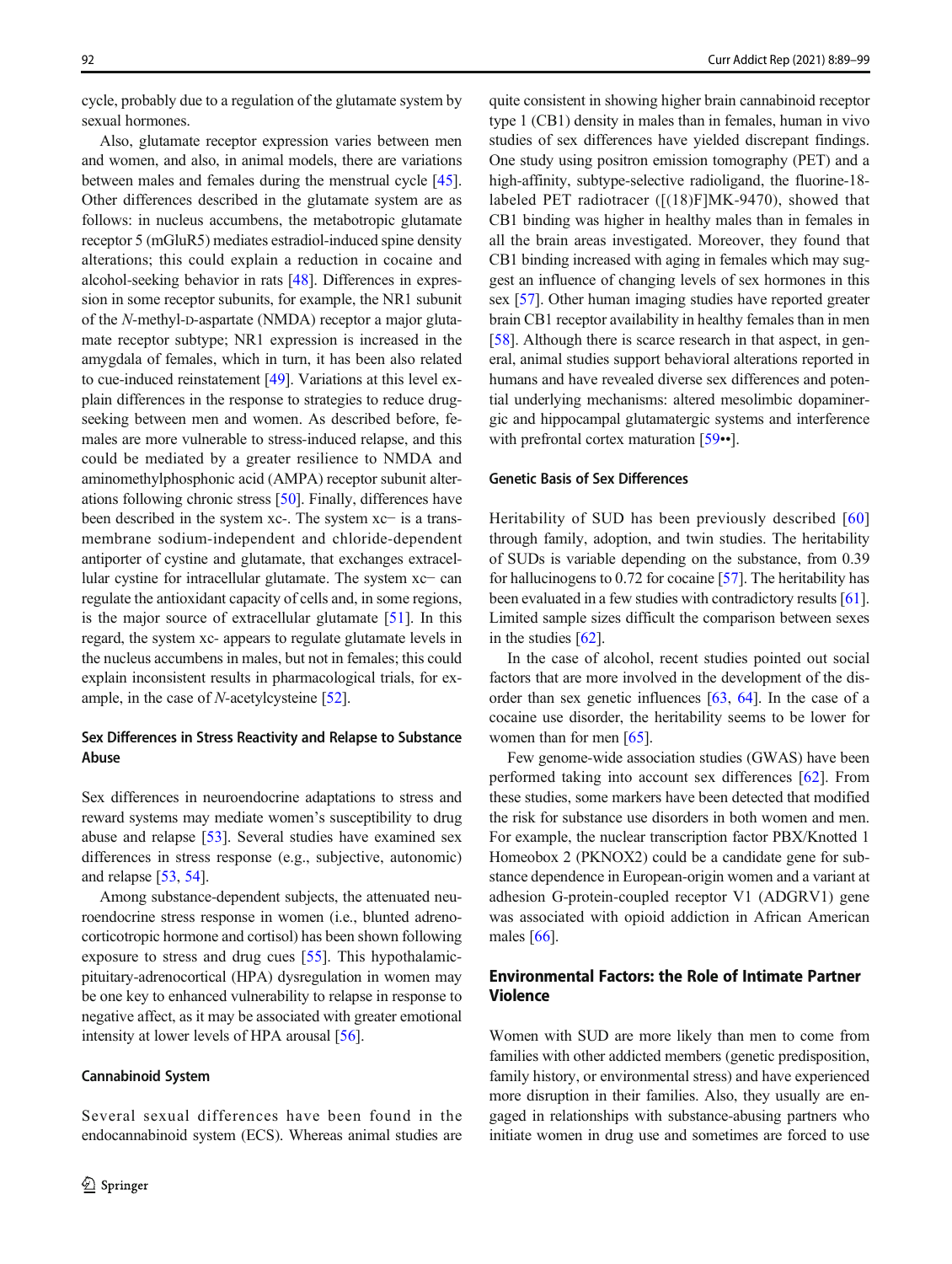drugs with the partner. Addicted partners also support their drug use through prostitution, and they suffer a higher prevalence of intimate partner violence [[59](#page-8-0)••]. As described previously, there is an excess of psychiatric comorbidity in women exposed to intimate partner violence and SUD [\[59](#page-8-0)••].

Other sex/gender-specific medical problems to mention, related to drug use, are infertility, abortion, vaginal infections, and premature delivery. All of those affecting directly women's physical and mental health.

On the social side, it is known that women are more likely to come from formally disrupted families (environmental stress) with other addicted members (genetic predisposal), as well as dating a drug-abuser partner and eventually trading drug-use through prostitution, increasing considerably the vulnerability to acquire infections like human immunodeficiency virus (HIV) and hepatitis C (HCV). According to the WHO, it is estimated that the prevalence rates of lifetime Intimate Partner Violence (IPV) in women undergoing SUD range between 40 and 70% compared to 17–35% in the general population [\[67\]](#page-8-0). There is a bidirectional relationship between alcohol use disorder and exposure to physical or sexual IPV and drug use also increases odds of IPV victimization [\[68\]](#page-8-0); there are three times greater odds of IPV perpetration in couples who use drugs [\[69\]](#page-9-0).

Many other obstacles that women have to overcome before entering treatment must also be taken into account: the assumption of motherhood and associated morality, feelings of guilt, social stigma, pregnancy in the context of substance use, and lack of support from family members [\[70](#page-9-0)].

# Clinical Features

Women entering substance abuse treatment programs present a more severe clinical profile attending to social, medical, psychological, and psychiatric comorbidities. Despite having used less of the substance and for a shorter period of time (later onset), the escalation of severity and decline in functionality is more rapid (telescoping effect, described before).

When analyzing the subjective effects of drugs, sex could be a modulating factor in mental and addictive disorders [[71\]](#page-9-0), but results are controversial, with some studies showing no differences between men and women, others describing more subjective effects in men whereas others showed greater effects in women  $[16\cdot]$  $[16\cdot]$ .

Women may be more susceptible to craving and relapse, which are key phases of the addiction cycle and show greater physiological withdrawal symptoms [\[29,](#page-7-0) [72](#page-9-0)], and greater userelated effects [[73](#page-9-0)] than men. For both males and females, SUD is associated with an increased risk of at least one other mental health condition. However, women experience higher rates of comorbid depression and anxiety, while men experience more comorbid antisocial personality disorder [\[73](#page-9-0)–[75\]](#page-9-0).

Also, men and women experiment with a different profile of withdrawal symptoms under detoxification [[76](#page-9-0)]. And women with alcohol use disorder are known to become intoxicated with smaller quantities of alcohol, achieving higher blood concentrations than men and show a lower tolerance even with an equal alcohol blood level [[25\]](#page-7-0). This brings up the theory that ovarian steroid hormones may influence the behavioral effect of drugs [[34\]](#page-7-0). Also, women exhibit greater withdrawal response with abstinence compared to men and tend to exhibit relapse due to cue-induced craving more than men suggesting that there might be sex differences in stress reactivity and relapse to drug use [\[55\]](#page-8-0).

In the case of women with cocaine use disorder, they take less time to become addicted and report less euphoria and dysphoria than men [\[77\]](#page-9-0).

In the case of nicotine, women and men are equally likely to become addicted to nicotine, yet women typically smoke cigarettes with lower nicotine content than those smoked by men, smoke fewer cigarettes per day, and inhale less deeply than men [[78](#page-9-0)]. Females report positive mood increases to a greater extent after nicotine smoking and show a great decline in a positive mood during smoking abstinence than men.

### Psychiatric Comorbidity (Dual Diagnosis)

There is a great amount of research showing that women presented more comorbid psychiatric disorders than men and also, more comorbidity than expected in women without SUD [[12](#page-7-0), [79](#page-9-0)] and these disorders are associated with substance-use problems. This risk increased if women had experienced intimate partner violence [[59](#page-8-0)••]. The presence of comorbid psychiatric disorders, such as depression and anxiety, ends in a more severe course of both diseases, with more severity of symptoms (SUD and affective disorder), more suicide attempts and more admissions to psychiatric wards [\[80,](#page-9-0) [81\]](#page-9-0).

Depressive symptoms should be taken into account in the evolution of women who suffer from a substance use disorder because it could be related to the result of a treatment since it could be associated with craving and relapse into alcohol con-sumption [\[82,](#page-9-0) [83\]](#page-9-0). On the other hand, the greater the severity of the depressive episode, the lower the compliance with the treatment  $[84]$  $[84]$  $[84]$  and the lower the response rate to it  $[85]$ . Given the elevated trauma exposure suffered among women who used rugs, the presence of comorbid posttraumatic stress disorder (PTSD) is high, mainly related to the experience of intimate partner violence victimization, sexual assault, and childhood abuse. In this sense, the study by Tirado-Muñoz et al. (2018), concluded that psychiatric comorbidities among women who inject drugs are common as they showed higher rates of PTSD, depression, and anxiety, increasing the proportions of dual disorders in women suffering from SUD; those women who inject drugs reporting IPV victimization (70%)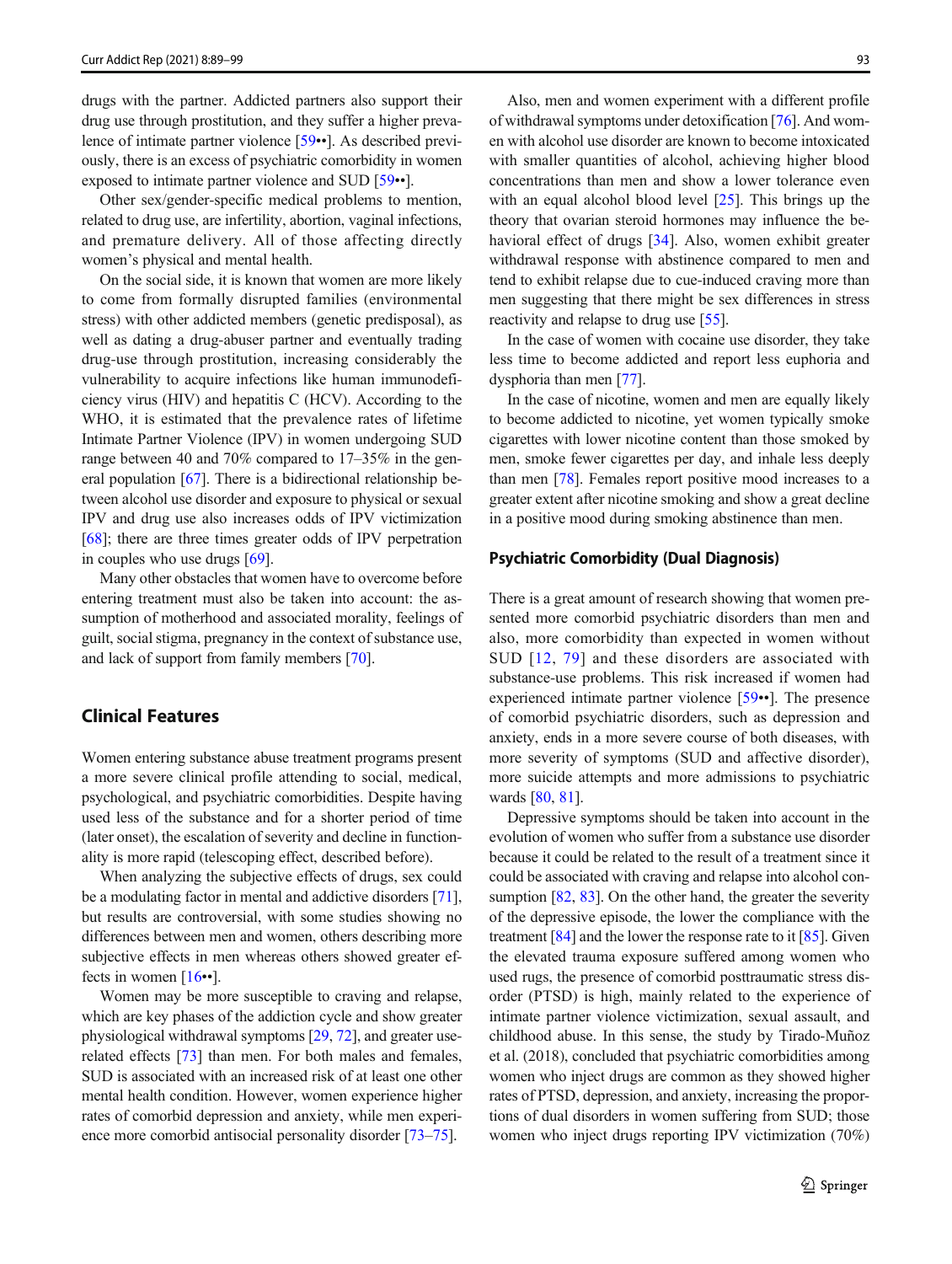were almost two times likely to meet criteria for PTSD (OR 1.95 95% CI 1.10–3.48) [[59](#page-8-0)••].

### Other (Medical) Comorbidity

Women who abuse drugs have been found to get sicker more quickly and suffer higher rates of liver problems, hypertension, diabetes, anemia, and gastrointestinal disorders than men. Women also experience sex-specific medical problems as a result of their addiction, such as a higher risk for infertility, vaginal infections, repeat miscarriages, and premature delivery [[16](#page-7-0)••]. Also, women are more vulnerable than men to infection with HIV and HCV: more likely to use drugs with many partners, exchange sex for money or drugs, share paraphernalia with an injection partner and have difficulty negotiating condom use with their intimate partners, especially when experiencing intimate partner violence victimization.

### Alcohol

The somatic and family consequences derived from the use of alcohol have a greater incidence in women; while legal, labor, and social problems are more prevalent in men [[86](#page-9-0)]. Despite lower levels of alcohol intake and shorter periods of drinking, women suffer more severe medical consequences, including liver cirrhosis [[12](#page-7-0), [87](#page-9-0)]. The medical comorbidity appears after a shorter duration of alcohol use and with lower quantities, compared to men [[88](#page-9-0)]. Postmenopausal women who drink moderate to heavy amounts of alcohol also have other health problems, including breast cancer. They are at higher risk for breast cancer and heart disease even if the amount they drink is less than that of their male counterparts [\[12](#page-7-0)••]; the underlying mechanism could be the increase in the levels of testosterone and estrogen induced by alcohol [\[89\]](#page-9-0). Other problems associated have been a decreased fertility [\[90](#page-9-0)] and more risk of spontaneous abortion [\[91](#page-9-0)]. Also, neurological effects are more severe and prevalent in alcohol-addicted women than in men, and cognitive impairment appears more prematurely [[92](#page-9-0)].

Finally, women who chronically abuse alcohol have death rates 50 to 100% higher than men who have the same alcohol use patterns. On the other side, the risk of death increases in women with 2–3 standard drinks by day, whereas in men increases with 4 standard drinks [[93](#page-9-0)].

### Nicotine

Women may be at even greater risk than men for smokingrelated diseases, including lung cancer and myocardial infarction [\[94\]](#page-9-0). Men have higher prevalence rates of chronic obstructive pulmonary disease than women, which has been attributed to the historically higher rates of cigarette smoking. However, the increased rates of cigarette smoking in women within the past several decades have been associated with steadily

increasing rates of chronic obstructive pulmonary disease in women. Exposure to environmental tobacco smoke may be associated with an increased risk for breast cancer [\[79\]](#page-9-0).

### Treatment

### Accessibility

Treatment access is difficult for patients with addictive disorders due to systemic, structural, and a personal-level barrier to a different system, including staff regards and user barriers [\[79](#page-9-0), [95\]](#page-9-0). Addiction stigma is an important barrier to access treatment that could exacerbate the structural and individual barriers [\[96\]](#page-9-0). Moreover, women with SUD suffer more negative attitudes than men, receive more denigrating adjectives and experience more perceived stigma [[97](#page-9-0)–[99](#page-9-0)].

In general, women tend to search less for treatment than men [\[100](#page-9-0)]. Women face many factors that can limit their access as follows: to child care: they have to be available, affordable childcare, greater concerns about issues related to children compared with men; issues related to pregnancy (lack of services for pregnant women, fear of losing custody when the baby is born, fear of prosecution); resistance or hostility from family members; dealing with a relationship with a drugabusing partner; greater exposure to physical and sexual abuse (IPV) and inadequate health insurance; poor social support; and poverty (difficulty with transportation to treatment sites), psychiatric comorbidity, and the lack of gender-responsive protocols and treatments/interventions.

### Treatment Response

Although women are less likely to receive specialized treatment for SUD, they performed better in the case of alcohol use disorders [\[101](#page-9-0)]. The time until relapse has been described as similar for both genders, but women take longer to relapse in heavy drinking. The reasons for relapse in alcohol use are different for men and women; women tend to relapse to cope with negative affect, whereas men relapse due to social pressure to drink [\[12](#page-7-0)••]. No clear differences have been described in terms of pharmacological response in alcohol treatments (naltrexone and acamprosate). Also, in the case of prescription opioid addiction, no differences in terms of response have been described [[15\]](#page-7-0).

In the case of nicotine addiction, the response is clearly worse for women [\[102\]](#page-9-0), except for varenicline, which some studies showed some more benefits of this treatment in women [\[103](#page-10-0), [104\]](#page-10-0).

In the case of psychological treatments, studies showed similar outcomes for men and women for cognitivebehavioral therapy and contingency management [\[105](#page-10-0)–[107\]](#page-10-0). Treatment retention has not been shown differences in men and women [\[108](#page-10-0)].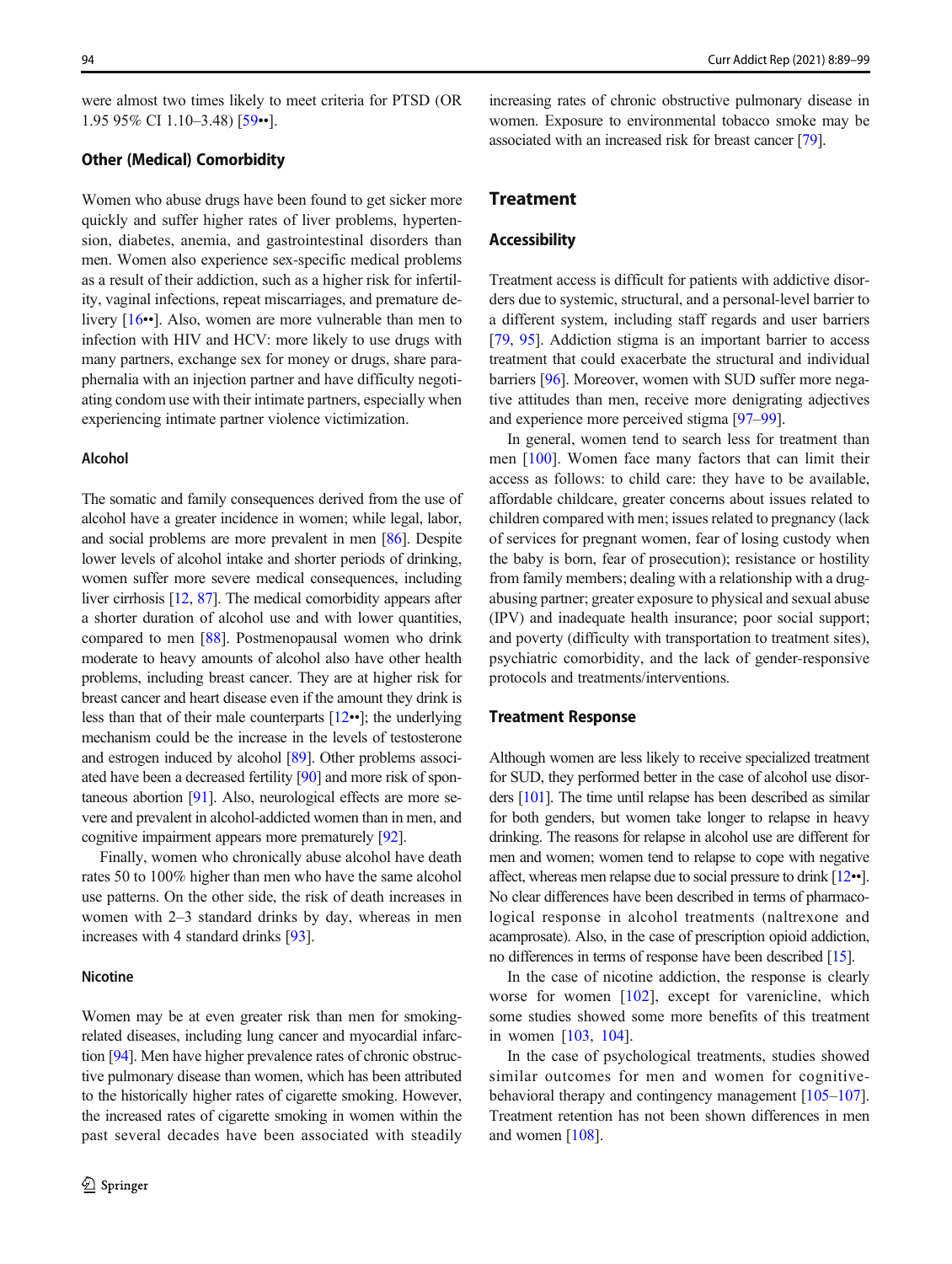### <span id="page-6-0"></span>Social Consequences

As in the case of medical and psychiatric comorbidity, also, social consequences are more severe for women than for men. Women experience more stigma than men [\[109](#page-10-0)]; substance use has been more disapproved for women than for men, mainly in some cultures, as Latin [\[110\]](#page-10-0). The social consequences of addiction in women are more relevant in the family, for example, with higher rates of divorce compared to addicted men [\[111\]](#page-10-0).

In the case of studies and occupation, the context of substance use is different between men and women. Men with a low socioeconomic or educational level are more likely to suffer alcohol abuse, and the opposite occurs in women: the higher education or socioeconomic status, the greater the pos-sibility of alcohol abuse [\[112](#page-10-0)]. In longitudinal studies performed to analyze the relationship between alcohol use and stress at work, the results showed an association between the degree of stress and risky alcohol consumption, being more relevant in men than in women [[113](#page-10-0)]; what differentiates genders is the type of work: physical high exigency work is associated with binge drinking in men, whereas women in management tasks drink with more frequency but with less intensity [[114](#page-10-0)].

Another important aspect is that women reported more gender-related abusive experiences during training, and these women were more likely to be problem drinkers; the possible explanation could be the use of alcohol to cope with traumatic experiences [[115](#page-10-0)]. On the other hand, legal problems are more prevalent in men than in women [\[116\]](#page-10-0).

# Conclusions

The most relevant data is that there is an increasing substance use in females, and the gender gap may be narrowing. Reasons for drug initiation and use are different for men and women. Women present a rapid progression from drug use to addiction. Females suffer from severe consequences of drug use: pregnancy complications and more severe medical problems. Also, psychiatric comorbidity, mainly depression and PTSD are more frequent in females than in males. This psychiatric comorbidity increases the risk of HCV and HIV infections among women who use drugs. Treatment response is also different for women and men; women experiment more craving and present a greater risk for relapse. These differences could be explained in part by biological differences between both sexes associated with sex hormones. At the social level, women experience more stigma, and a high prevalence of intimate partner violence has been consistently described among women with SUD, which in turn, led to more risk for psychiatric comorbidity. On the other hand, specific

research in women who use drugs is very scarce and treatments are not gender oriented.

Thus, women are at greater risk for a range of medical, psychiatric, and psychosocial consequences that must be considered when identifying pharmacological and/or behavioral interventional strategies females may benefit greatly, and that may differ from those most beneficial for men. For these reasons, it is important to guarantee access to the appropriate treatment of females who use substances and a need for a gender perspective in the treatment and research of substance use disorders.

Authors' Contributions JMP and MAF performed the references' search; FF and MR wrote the initial draft of the manuscript; AMC, JTM, and MT provided the critical revision of the manuscript for key intellectual content. The authors reviewed and approved the final manuscript.

Funding This work was supported by grants from the Instituto de Salud Carlos III–ISCIII (FIS-FEDER, P2018I030, and Red de Trastornos Adictivos 2016 (RD16/0017/0010) and Suport Grups de Recerca AGAUR-Gencat (2017 SGR 530). The funding agencies had no role in study design, data collection, interpretation, or influence on writing.

### Compliance with Ethical Standards

Conflicts of Interest FF has received during the last 3 years of travel grants from Lundbeck, Otsuka, Indivior, Pfizer, Gilead, and Servier, and she has received grant/research support from Indivior and Servier. MR has been a consultant/advisor and/or speaker for Lundbeck and Servier. MT has been a consultant/advisor and/or speaker for Gilead Sciences, Merck Sharp & Dohme Corp, Indivior, Mundipharma Pharmaceutics, Servier Adamed, Lundbeck, and Rovi.

The authors declare no conflict of interest, and the funders had no role in the design of the study, data collection, analyses, and interpretation, in the writing of the manuscript, or in the decision to publish the results.

Ethics Approval Not applicable.

## References

Papers of particular interest, published recently, have been highlighted as:

- Of importance
- •• Of major importance
	- 1. World Drug Report. (2020). (United Nations publication, Sales No. E.20.XI.6).
	- 2. National Institutes of Health, O. o. R. o. W. s. H. (n.d.). Sex/ Gender. Retrieved August 17, 2020, from [https://orwh.od.nih.](https://orwh.od.nih.gov/research/sex-gender/) [gov/research/sex-gender/.](https://orwh.od.nih.gov/research/sex-gender/)
	- 3. Magar V, Heidari S, Zamora F, Coates A, Simelela PN, Swaminathan S. Gender mainstreaming within WHO: not without equity and human rights. Lancet. 2019;393(10182):1678–9. [https://doi.org/10.1016/S0140-6736\(19\)30763-9.](https://doi.org/10.1016/S0140-6736(19)30763-9)
	- 4. WHO. Thirteenth general programme of work, 2019–2023 report by the Director-General. Geneva: World Health Organization, 2018.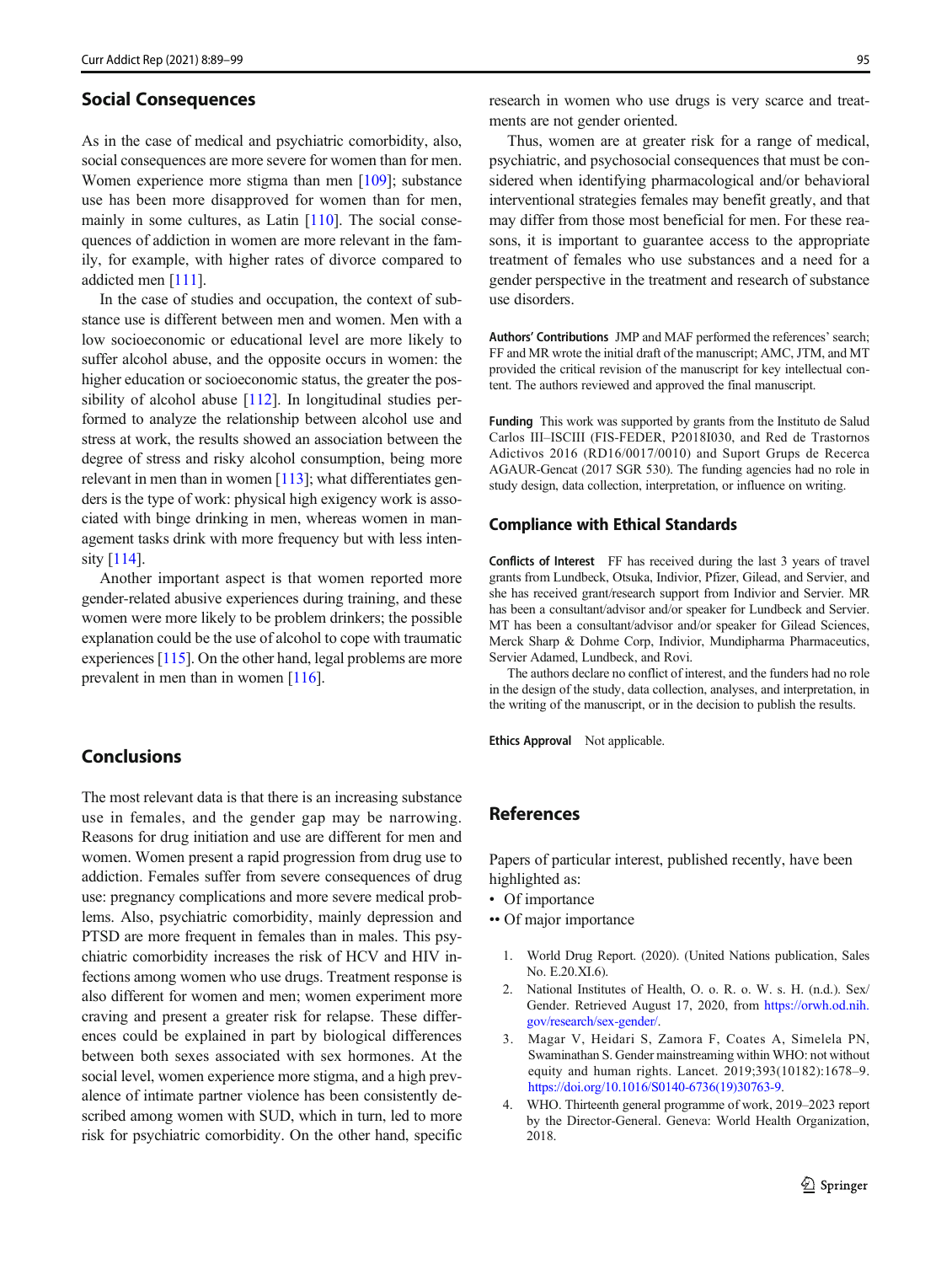- <span id="page-7-0"></span>5. Jackson A, Shannon L. Barriers to receiving substance abuse treatment among rural pregnant women in Kentucky. Matern Child Health J. 2012;6:1762–70. [https://doi.org/10.1007/s10995-011-](https://doi.org/10.1007/s10995-011-0923-5) [0923-5.](https://doi.org/10.1007/s10995-011-0923-5)
- 6. Small J, Curran GM, Booth B. Barriers and facilitators for alcohol treatment for women: are there more or less for rural women? J Subst Abus Treat. 2010;39:1–13. [https://doi.org/10.1016/j.jsat.](https://doi.org/10.1016/j.jsat.2010.03.002) [2010.03.002.](https://doi.org/10.1016/j.jsat.2010.03.002)
- 7. Cousins S. COVID-19 has "devastating" effect on women and girls. Lancet. 2020;396(10247):301–2. Published online 2020 Jul 30. [https://doi.org/10.1016/S0140-6736\(20\)31679-2](https://doi.org/10.1016/S0140-6736(20)31679-2).
- 8. Liu N, Zhang F, Wei C, Jia Y, Shang Z, Sun L, et al. Prevalence and predictors of PTSS during COVID-19 outbreak in China hardest-hit areas: gender differences matter. Psychiatry Res. 2020;287:112921. Published online 2020 Mar 16. [https://doi.](https://doi.org/10.1016/j.psychres.2020.112921) [org/10.1016/j.psychres.2020.112921.](https://doi.org/10.1016/j.psychres.2020.112921)
- 9. Regier DA, Farmer ME, Rae DS, Locke BZ, Keith SJ, Judd LL, et al. Comorbidity of mental disorders with alcohol and other drug abuse. Results from the Epidemiologic Catchment Area (ECA) Study. JAMA. 1990;264(19):2511–8.
- 10. Compton WM, Thomas YF, Stinson FS, Grant BF. Prevalence, correlates, disability, and comorbidity of DSM-IV drug abuse and dependence in the United States: results from the national epidemiologic survey on alcohol and related conditions. Arch Gen Psychiatry. 2007;64(5):566–76. [https://doi.org/10.1001/archpsyc.](https://doi.org/10.1001/archpsyc.64.5.566) [64.5.566](https://doi.org/10.1001/archpsyc.64.5.566).
- 11. Rehm J, Shield KD. Global burden of disease and the impact of mental and addictive disorders. Curr Psychiatry Rep. 2019;21(2): 10. [https://doi.org/10.1007/s11920-019-0997-0.](https://doi.org/10.1007/s11920-019-0997-0)
- 12.•• Erol A, Karpyak VM. Sex and gender-related differences in alcohol use and its consequences: contemporary knowledge and future research considerations. Drug Alcohol Depend. 2015;156:1–13. <https://doi.org/10.1016/j.drugalcdep.2015.08.023> This is a very interesting review of the evidence of sex and gender differences in alcohol use and its consequences.
- 13. Ait-Daoud N, Blevins D, Khanna S, Sharma S, Holstege CP. Women and addiction. Psychiatr Clin North Am. 2017;40:285– 97. [https://doi.org/10.1016/j.psc.2017.01.005.](https://doi.org/10.1016/j.psc.2017.01.005)
- 14. Marsh JC, Park K, Lin YA, Bersamira C. Gender differences in trends for heroin use and nonmedical prescription opioid use, 2007–2014. J Subst Abus Treat. 2018;87:79–85.
- 15. McHugh RK, Devito EE, Dodd D, Carroll KM, Potter JS, Greenfield SF, et al. Gender differences in a clinical trial for prescription opioid dependence. J Subst Abus Treat. 2013;45(1):38– 43. <https://doi.org/10.1016/j.jsat.2012.12.007>.
- 16.•• McHugh RK, Votaw VR, Sugarman DE, Greenfield SF. Sex and gender differences in substance use disorders. Psychol Rev. 2018;66:12–23. <https://doi.org/10.1016/j.cpr.2017.10.012> A comprehensive review of main differences in addiction between men and women.
- 17. Brady KT, Randall CL. Gender differences in substance use disorders. Psychiatry Clin North Am. 1999;22:241–52. [https://doi.](https://doi.org/10.1016/S0193-953X(05)70074-5) [org/10.1016/S0193-953X\(05\)70074-5.](https://doi.org/10.1016/S0193-953X(05)70074-5)
- 18. Greenfield SF, Back SE, Lawson K, Brady KT. Substance abuse in women. Psychiatry Clin North Am. 2010a;33:339–55. [https://](https://doi.org/10.1016/j.psc.2010.01.004) [doi.org/10.1016/j.psc.2010.01.004](https://doi.org/10.1016/j.psc.2010.01.004).
- 19. Keyes KM, Martins SS, Blanco C, Hasin DS. Telescoping and gender differences in alcohol dependence: new evidence from two national surveys. Am J Psychiatry. 2010;167(8):969–76. [https://](https://doi.org/10.1176/appi.ajp.2009.09081161) [doi.org/10.1176/appi.ajp.2009.09081161.](https://doi.org/10.1176/appi.ajp.2009.09081161)
- 20. Johnson PB, Richter L, Kleber HD, McLellan AT, Carise D. Telescoping of drinking-related behaviors: gender, racial/ethnic, and age comparisons. Subst Use Misuse. 2005;40(8):1139–51. <https://doi.org/10.1081/ja-200042281>.
- 21. Kuntsche E, Muller S. Why do young people start drinking? Motives for first-time alcohol consumption and links to risky drinking in early adolescence. Eur Addict Res. 2012;18:34–9.
- 22. Haas AL, Peters RH. Development of substance abuse problems among drug involved offenders. Evid Telesc Eff J Subst Abus. 2000;12:241–53.
- 23. Wilson HW, Widom CS. A prospective examination of the path from child abuse and neglect to illicit drug use in middle adulthood: the potential mediating role of four risk factors. J Youth Adolesc. 2009;38:340–54.
- Bravo F, Gual A, Lligoña A, Colom J. Gender differences in the long-term outcome of alcohol dependence treatments: an analysis of twenty-year prospective follow up. Drug Alcohol Rev. 2013;32:381–8. [https://doi.org/10.1111/dar.12023.](https://doi.org/10.1111/dar.12023)
- 25. Calafat A, Fernández-Hermida JR, Becoña E, Juan M, Duch M, Fernández del Rio E, et al. Blood alcohol level tests in nightlife recreational settings as a preventive tool. Actas Esp Psiquiatr. 2013;41:10–6.
- 26.•• Becker JB, Chartoff E. Sex differences in neural mechanisms mediating reward and addiction. Neuropsychopharmacology. 2019;44(1):166–83. <https://doi.org/10.1038/s41386-018-0125-6> Interesting review about neurobiological mechanisms underlying addictive disorders and its differences between men and women.
- 27.•• Koob GF, Volkow ND. Neurobiology of addiction: a neurocircuitry analysis. Lancet Psychiatry. 2016;3(8):760–73. [https://doi.org/10.1016/S2215-0366\(16\)00104-8](https://doi.org/10.1016/S2215-0366(16)00104-8) Important review about neurobiological mechanisms underlying addictive disorders.
- Ward RJ, Coutelle C. Women and alcohol susceptibility: could differencesin alcohol metabolism predispose women to alcoholrelated diseases? Arch Womens Mental Health. 2003;6:231–8.
- 29. Becker JB, Koob GF. Sex differences in animal models: focus on addiction. Pharmacol Rev. 2016;68:242–63. [https://doi.org/10.](https://doi.org/10.1124/pr.115.011163) [1124/pr.115.011163](https://doi.org/10.1124/pr.115.011163).
- 30. Sanchis-Segura C, Becker JB. Why we should consider sex (and study sex differences) in addiction research. Addict Biol. 2016;21(5):995–1006. <https://doi.org/10.1111/adb.12382>.
- 31. Benowitz NL, Lessov-Schlaggar CN, Swan GE, Jacob P. Female sex and oral contraceptive use accelerate nicotine metabolism. Clin Pharmacol Ther. 2009;79:480–8. [https://doi.org/10.1016/j.](https://doi.org/10.1016/j.clpt.2006.01.008) [clpt.2006.01.008.](https://doi.org/10.1016/j.clpt.2006.01.008)
- 32. Lukas SE, Sholar M, Lundahl LH, Lamas X, Kouri E, Wines JD, et al. Sex differences in plasma cocaine levels and subjective effects after acute cocaine administration in human volunteers. Psychopharmacology. 1996;125(4):346–54.
- 33. Mendelson JH, Mello NK, Sholar MB, Siegel AJ, Kaufman MJ, Levin JM, et al. Cocaine pharmacokinetics in men and in women during the follicular and luteal phases of the menstrual cycle. Neuropsychopharmacol. 1999;21:294–303. [https://doi.org/10.](https://doi.org/10.1016/S0893-133X(99)00020-2) [1016/S0893-133X\(99\)00020-2](https://doi.org/10.1016/S0893-133X(99)00020-2).
- 34. Newman JL, Mello NK. Neuroactive gonadal steroid hormones and drug addiction in women. In: Brady KT, Back SE, Greenfield SF, editors. Women and addiction: a comprehensive handbook. New York: Guilford Press; 2009. p. 35–64.
- 35. Kokane SS, Perrotti LI. Sex differences and the role of estradiol in mesolimbic reward circuits and vulnerability to cocaine and opiate addiction. Front Behav Neurosci. 2020;14:74. [https://doi.org/10.](https://doi.org/10.3389/fnbeh.2020.00074) [3389/fnbeh.2020.00074](https://doi.org/10.3389/fnbeh.2020.00074) eCollection 2020.
- 36. Yoest KE, Quigley JA, Becker JB. Rapid effects of ovarian hormones in dorsal striatum and nucleus accumbens. Horm Behav. 2018;104:119–29. [https://doi.org/10.1016/j.yhbeh.2018.04.002.](https://doi.org/10.1016/j.yhbeh.2018.04.002)
- 37. Calipari ES, Juarez B, Morel C, Walker DM, Cahill ME, Ribeiro E, et al. Dopaminergic dynamics underlying sex-specific cocaine reward. Nat Commun. 2017;8:13877.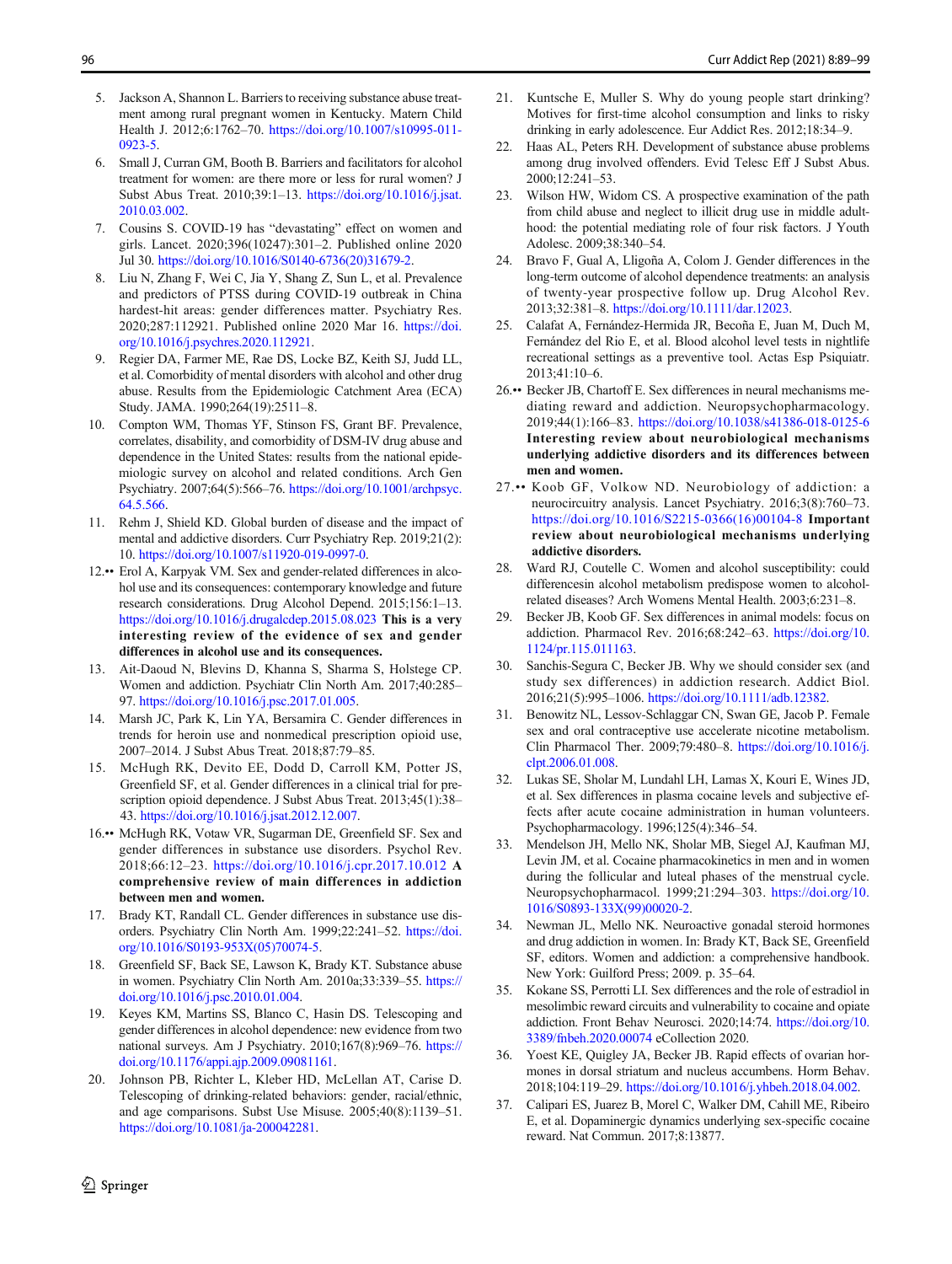- <span id="page-8-0"></span>38. Garcia-Closas M, Herbstman J, Schiffman M, Glass A, Dorgan JF. Relationship between serum hormone concentrations, reproductive history, alcohol consumption and genetic polymorphisms in pre-menopausal women. Int J Cancer. 2012;102:172–8. [https://](https://doi.org/10.1002/ijc.10651) [doi.org/10.1002/ijc.10651.](https://doi.org/10.1002/ijc.10651)
- 39. Sofuoglu M, Dudish-Poulsen S, Nelson D, Pentel PR, Hatsukami DK. Sex and menstrual cycle differences in the subjective effects from smoked cocaine in humans. Exp Clin Psychopharmacol. 1999;7(3):274–83. [https://doi.org/10.1037//1064-1297.7.3.274.](https://doi.org/10.1037//1064-1297.7.3.274)
- 40. Evans SM, Foltin RW. Exogenous progesterone attenuates the subjective effects of smoked cocaine in women, but not in men. Neuropsychopharmacology. 2006;31:659–74.
- 41. Yonkers KA, Forray A, Nich C, Carroll KM, Hine C, Merry BC, et al. Progesterone reduces cocaine use in postpartum women with a cocaine use disorder: a randomized, double-blind study. Lancet Psychiatry. 2014;1(5):360–7. [https://doi.org/10.1016/S2215-](https://doi.org/10.1016/S2215-0366(14)70333-5) [0366\(14\)70333-5.](https://doi.org/10.1016/S2215-0366(14)70333-5)
- 42. Forray A, Gilstad-Hayden K, Suppies C, Bogen D, Sofuoglu M, Yonkers KA. Progesterone for smoking relapse prevention following delivery: a pilot, randomized, double-blind study. Psychoneuroendocrinol. 2017;86:96–103. [https://doi.org/10.](https://doi.org/10.1016/j.psyneuen.2017.09.012) [1016/j.psyneuen.2017.09.012.](https://doi.org/10.1016/j.psyneuen.2017.09.012)
- 43. Carpenter MJ, Upadhyaya HP, LaRowe SD, Saladin ME, Brady KT. Menstrual cycle phase effects on nicotine withdrawal and cigarette craving: a review. Nicotine Tob Res. 2006;8(5):627– 38. <https://doi.org/10.1080/14622200600910793>.
- 44. Weinberger AH, Smith PH, Allen SS, Cosgrove KP, Saladin ME, Gray KM, et al. Systematic and meta-analytic review of research examining the impact of menstrual cycle phase and ovarian hormones on smoking and cessation. Nicotine Tob Res. 2015;17(4): 407–21. [https://doi.org/10.1093/ntr/ntu249.](https://doi.org/10.1093/ntr/ntu249)
- 45. Giacometti LL, Barker JM. Sex differences in the glutamate system: implications for addiction. Neurosci Biobehav Rev. 2020;113:157–68. [https://doi.org/10.1016/j.neubiorev.2020.03.](https://doi.org/10.1016/j.neubiorev.2020.03.010) [010.](https://doi.org/10.1016/j.neubiorev.2020.03.010)
- 46. O'Gorman RL, Michels L, Edden RA, Murdoch JB, Martin E. In vivo detection of GABA and glutamate with MEGA-PRESS: reproducibility and gender effects. J Magn Reson Imaging. 2011;33:1262–7. [https://doi.org/10.1002/jmri.22520.](https://doi.org/10.1002/jmri.22520)
- 47. Zahr NM, Mayer D, Rohlfing T, Chanraud S, Gu M, Sullivan EV, et al. In vivo glutamate measured with magnetic resonance spectroscopy: behavioral correlates in aging Neurobiol. Aging. 2013;34:1265–76. [https://doi.org/10.1016/j.neurobiolaging.2012.](https://doi.org/10.1016/j.neurobiolaging.2012.09.014) [09.014](https://doi.org/10.1016/j.neurobiolaging.2012.09.014).
- 48. Peterson BM, Mermelstein PG, Meisel RL. Estradiol mediates dendritic spine plasticity in the nucleus accumbens core through activation of mGluR5. Brain Struct Funct. 2015;220:2415–22. <https://doi.org/10.1007/s00429-014-0794-9>.
- 49. Wang Y, Ma Y, Hu J, Cheng W, Jiang H, Zhang X, et al. Prenatal chronic mild stress induces depression-like behavior and sexspecific changes in regional glutamate receptor expression patterns in adult rats. Neuroscience. 2015;301:363–74. [https://doi.](https://doi.org/10.1016/j.neuroscience.2015.06.008) [org/10.1016/j.neuroscience.2015.06.008.](https://doi.org/10.1016/j.neuroscience.2015.06.008)
- 50. Bertholomey ML, Nagarajan V, Torregrossa MM. Sex differences in reinstatement of alcohol seeking in response to cues and yohimbine in rats with and without a history of adolescent corticosterone exposure. Psychopharmacology. 2016;233:2277–87. [https://doi.](https://doi.org/10.1007/s00213-016-4278-x) [org/10.1007/s00213-016-4278-x](https://doi.org/10.1007/s00213-016-4278-x).
- 51. Massie A, Boillée S, Hewett S, Knackstedt L, Lewerenz J. Main path and byways: non-vesicular glutamate release by system xc(−) as an important modifier of glutamatergic neurotransmission. J Neurochem. 2015;135(6):1062–79. [https://doi.org/10.1111/jnc.](https://doi.org/10.1111/jnc.13348) [13348](https://doi.org/10.1111/jnc.13348).
- 52. Goenaga J, Powell GL, Leyrer-Jackson JM, Piña J, Phan S, Prakapenka AV, et al. N-acetylcysteine yields sex-specific

efficacy for cue-induced reinstatement of nicotine seeking. Addict Biol. 2020;25(1):e12711. [https://doi.org/10.1111/adb.](https://doi.org/10.1111/adb.12711) [12711.](https://doi.org/10.1111/adb.12711)

- 53. Sinha R. How does stress increase risk of drug abuse and relapse? Psychopharmacology. 2001;158(4):343–59. [https://doi.org/10.](https://doi.org/10.1007/s002130100917) [1007/s002130100917.](https://doi.org/10.1007/s002130100917)
- 54. Sinha R. The role of stress in addiction relapse. Curr Psychiatry Rep. 2007;9(5):388–95. [https://doi.org/10.1007/s11920-007-](https://doi.org/10.1007/s11920-007-0050-6) [0050-6.](https://doi.org/10.1007/s11920-007-0050-6)
- 55. Back SE, Waldrop AE, Saladin ME, Yeatts SD, Simpson A, McRae AL, et al. Effects of gender and cigarette smoking on reactivity to psychological and pharmacological stress provocation. Psychoneuroendocrinology. 2008;33(5):560–8. [https://doi.](https://doi.org/10.1016/j.psyneuen.2008.01.012) [org/10.1016/j.psyneuen.2008.01.012.](https://doi.org/10.1016/j.psyneuen.2008.01.012)
- 56. Fox HC, Hong KA, Paliwal P, Morgan PT, Sinha R. Altered levels of sex and stress steroid hormones assessed daily over a 28-day cycle in early abstinent cocaine-dependent females. Psychopharmacol. 2008;195(4):527–36. [https://doi.org/10.1007/](https://doi.org/10.1007/s00213-007-0936-3) [s00213-007-0936-3](https://doi.org/10.1007/s00213-007-0936-3).
- 57. Van Laere K, Goffin K, Casteels C, Dupont P, Mortelmans L, de Hoon J, et al. Gender-dependent increases with healthy aging of the human cerebral cannabinoid-type 1 receptor binding using [18F]MK-9470 PET. Neuroimage. 2008;39:1533–41. [https://doi.](https://doi.org/10.1016/j.neuroimage.2007.10.053) [org/10.1016/j.neuroimage.2007.10.053.](https://doi.org/10.1016/j.neuroimage.2007.10.053)
- 58. Normandin MD, Zheng MQ, Lin KS, Mason NS, Lin SF, Ropchan J, et al. Imaging the cannabinoid CB1 receptor in humans with [11C] OMAR: assessment of kinetic analysis methods, test-retest reproducibility, and gender differences. J Cereb Blood Flow Metab. 2015;5:1313–22. [https://doi.org/10.](https://doi.org/10.1038/jcbfm.2015.46) [1038/jcbfm.2015.46](https://doi.org/10.1038/jcbfm.2015.46).
- 59.•• Tirado-Muñoz J, Gilchrist G, Fischer G, Taylor A, Moskalewicz J, Giammarchi C, et al. Psychiatric comorbidity and intimate partner violence among women who inject drugs in Europe: a crosssectional study. Arch Women's Mental Health. 2018;21(3):259– 69. <https://doi.org/10.1007/s00737-017-0800-3> This study remarks the psychiatric and medical consequences of intimate partner violence among women who inject drugs.
- 60. Kendler KS, Myers J, Prescott CA. Specificity of genetic and environmental risk factors for symptoms of Cannabis, cocaine, alcohol, caffeine, and nicotine dependence. Arch Gen Psychiatry. 2007;64(11):1313–20.
- 61. Salvatore JE, Cho SB, Dick DM. Genes, environments, and sex differences in alcohol research. J Stud Alcohol Drugs. 2017;78(4): 494–501. <https://doi.org/10.15288/jsad.2017.78.494>.
- 62. Datta U, Schoenrock SE, Bubier JA, Bogue MA, Jentsch JD, Logan RW, et al. Prospects for finding the mechanisms of sex differences in addiction with human and model organism genetic analysis. Genes Brain Behav. 2020;19(3):e12645. [https://doi.org/](https://doi.org/10.1111/gbb.12645) [10.1111/gbb.12645.](https://doi.org/10.1111/gbb.12645)
- 63. Sudhinaraset M, Wigglesworth C, Takeuchi DT. Social and cultural contexts of alcohol use: influences in a social-ecological framework. Alcohol Res. 2016;38(1):35–45.
- 64. Verhulst B, Neale MC, Kendler KS. The heritability of alcohol use disorders: a meta-analysis of twin and adoption studies. Psychol Med. 2015;45(5):1061–72.
- 65. Van den Bree MBM, Johnson EO, Neale MC, Pickens RW. Genetic and environmental influences on drug use and abuse/ dependence in male and female twins. Drug Alcohol Depend. 1998;52(3):231–41.
- 66. Yang B-Z, Zhou H, Cheng Z, et al. Genomewide gene-by-sex interaction scans identify ADGRV1 for sex differences in opioid dependent African Americans. Sci Rep. 2019;9(1):1–9.
- 67. WHO [https://apps.who.int/adolescent/second-decade/section/](https://apps.who.int/adolescent/second-decade/section/section_4/level4_4.php) section 4/level4 4.php
- 68. Devries KM, Child JC, Bacchus LJ, Mak J, Falder G, Graham K, et al. Intimate partner violence victimization and alcohol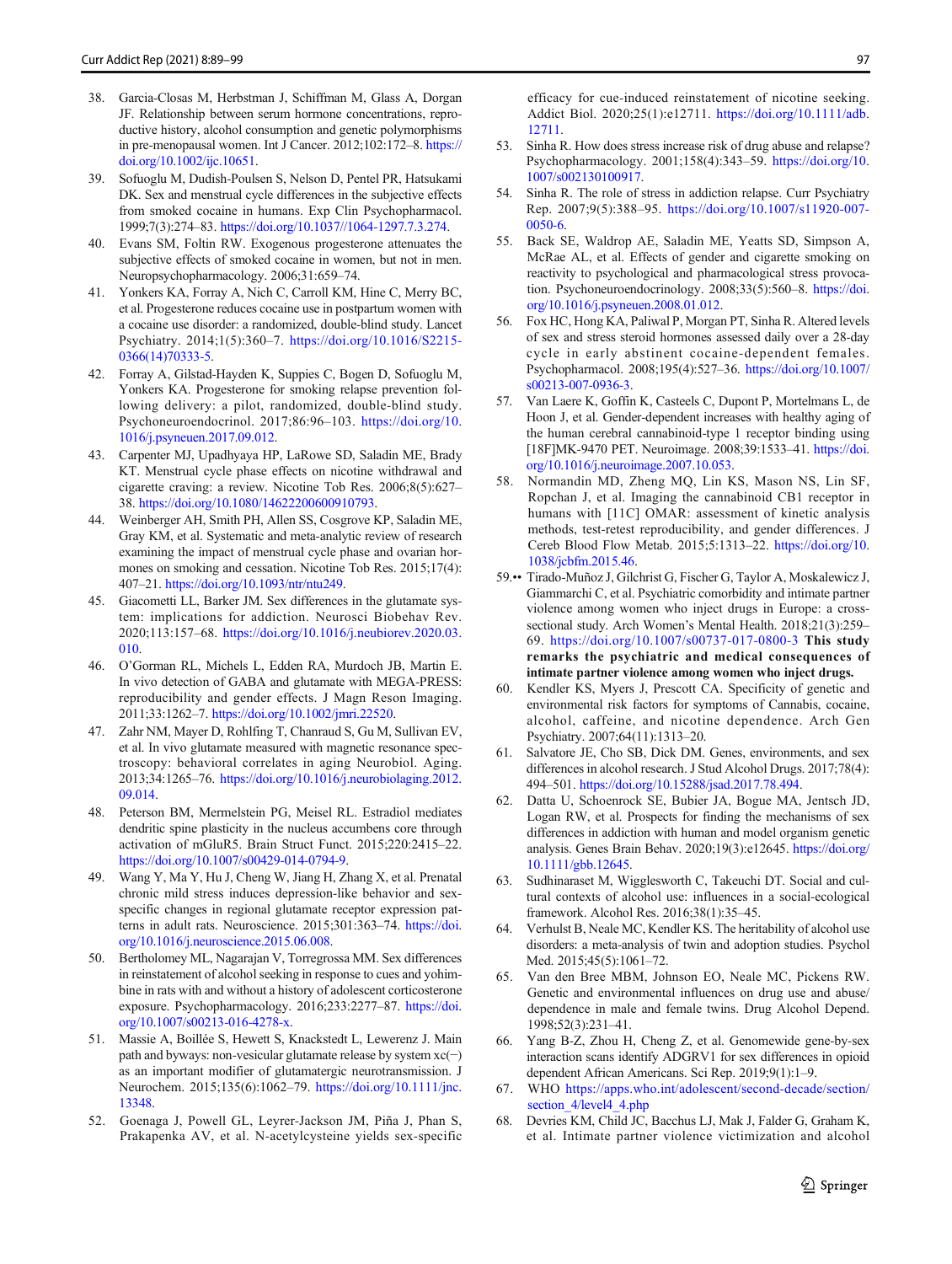<span id="page-9-0"></span>consumption in women: a systematic review and meta-analysis. Addiction. 2014;109:379–91.

- 69. Moore TM, Stuart GL, Meehan JC, Rhatigan DL, Hellmuth JC, Keen SM. Drug abuse and aggression between intimate partners: a meta-analytic review. Clin Psychol Rev. 2008;28:247–74.
- 70. Gilchrist G, Blázquez A, Torrens M. Exploring the relationship between intimate partner violence, childhood abuse and psychiatric disorders among female drug users in Barcelona. Adv Dual Diagn. 2012;5(2):46–58. [https://doi.org/10.1108/](https://doi.org/10.1108/17570971211241895) [17570971211241895.](https://doi.org/10.1108/17570971211241895)
- 71. Zagni E, Simoni L, Colombo D. Sex and gender differences in central nervous system-related disorders. Neurosci J. 2016;2016: 2827090. <https://doi.org/10.1155/2016/2827090>.
- 72. Copersino ML, Boyd SJ, Tashkin DP, Huestis MA, Heishman SJ, Dermand JC, et al. Sociodemographic characteristics of cannabis smokers and the experience of cannabis withdrawal. Am J Drug Alcohol Abuse. 2020;36:311–9. [https://doi.org/10.3109/](https://doi.org/10.3109/00952990.2010.503825) [00952990.2010.503825.](https://doi.org/10.3109/00952990.2010.503825)
- 73. Cooper ZD, Haney M. Investigation of sex-dependent effects of cannabis in daily cannabis smokers. Drug Alcohol Depend. 2014;136:85–91. [https://doi.org/10.1016/j.drugalcdep.2013.12.](https://doi.org/10.1016/j.drugalcdep.2013.12.013) [013.](https://doi.org/10.1016/j.drugalcdep.2013.12.013)
- 74. Colon-Perez LM, Pino JA, Saha K, Pompilus M, Kaplitz S, Choudhury N, et al. Functional connectivity, behavioral and dopaminergic alterations 24 hours following acute exposure to synthetic bath salt drug methylenedioxypyrovalerone. Neuropharmacol. 2018;137:178–93. [https://doi.org/10.1016/j.](https://doi.org/10.1016/j.neuropharm.2018.04.031) [neuropharm.2018.04.031.](https://doi.org/10.1016/j.neuropharm.2018.04.031)
- 75. NIDA. (2020). Drug facts: substance use in women | National Institute on Drug Abuse (NIDA). DrugFacts.
- 76. Sanvisens A, Zuluaga P, Short A, Rubio G, Gual A, Torrens M, et al. CohRTA study\*. Sex-specific associations of alcohol withdrawal in patients admitted for the treatment of alcohol use disorder. J Addict Med. 2020;4. [https://doi.org/10.1097/ADM.](https://doi.org/10.1097/ADM.0000000000000704) [0000000000000704.](https://doi.org/10.1097/ADM.0000000000000704)
- 77. Becker JB, Hu M. Sex differences in drug abuse. Front Neuroendocrinol. 2008;29:36–47.
- 78. Shiffman S, Paton SM. Individual differences in smoking: gender and nicotine addiction. Nicotine Tob Res. 1999;1(2):S153–7; discussion S165–6. <https://doi.org/10.1080/14622299050011991>.
- 79. Taghizadeh N, Vonk JM, Boezen HM. Lifetime smoking history and cause-specific mortality in a cohort study with 43 years of follow-up. PLoS One. 2016;11(4):e0153310. [https://doi.org/10.](https://doi.org/10.1371/journal.pone.0153310) [1371/journal.pone.0153310](https://doi.org/10.1371/journal.pone.0153310) eCollection 2016.
- 80. Haro JM, Palacín C, Vilagut G, Martínez M, Bernal M, Luque I, et al. Prevalence of mental disorders and associated factors: results from the ESEMeD-Spain study. Med Clin (Barc). 2006;126(12): 445–51. [https://doi.org/10.1157/13086324.](https://doi.org/10.1157/13086324)
- 81. Torrens M, Gilchrist G, Domingo-Salvany A, psyCoBarcelona Group. Psychiatric comorbidity in illicit drug users: substanceinduced versus independent disorders. Drug Alcohol Depend. 2011;113(2–3):147–56. [https://doi.org/10.1016/j.drugalcdep.](https://doi.org/10.1016/j.drugalcdep.2010.07.013) [2010.07.013.](https://doi.org/10.1016/j.drugalcdep.2010.07.013)
- 82. Abulseoud OA, Karpyak VM, Schneekloth T, Hall-Flavin DK, Loukianova LL, Geske JR, et al. A retrospective study of gender differences in depressive symptoms and risk of relapse in patients with alcohol dependence. Am J Addict. 2013;22:437–42. [https://](https://doi.org/10.1111/j.1521-0391.2013.12021.x) [doi.org/10.1111/j.1521-0391.2013.12021.x](https://doi.org/10.1111/j.1521-0391.2013.12021.x).
- 83. Zilberman ML, Tavares H, Hodgins DC, El-Guebaly N. The impact of gender, depression, and personality on craving. J Addict Dis. 2007;26:79–84. [https://doi.org/10.1300/J069v26n01\\_10.](https://doi.org/10.1300/J069v26n01_10)
- 84. Gjestad R, Franck J, Hagtvet KA, Haver B. Level and change in alcohol consumption, depression and dysfunctional attitudes among females treated for alcohol addiction. Alcohol. 2011;46: 292–300. <https://doi.org/10.1093/alcalc/agr018>.
- 85. Merrill JE, Reid AE, Carey MP, Carey KB. Gender and depression moderate response to brief motivational intervention for alcohol misuse among college students. J Consult Clin Psychol. 2014;82:984–92. <https://doi.org/10.1037/a0037039>.
- 86. Beckman LJ. Women alcoholics. A review of social and psychological studies. J Stud Alcohol. 1975;36:797–824.
- 87. Simpson RF, Hermon C, Liu B, Green J, Reeves GK, Beral V, et al. Alcohol drinking patterns and liver cirrhosis risk: analysis of the prospective UK Million Women Study. Lancet Public Health. 2019;4(1):e41–8. [https://doi.org/10.1016/S2468-2667\(18\)30230-](https://doi.org/10.1016/S2468-2667(18)30230-5) [5.](https://doi.org/10.1016/S2468-2667(18)30230-5)
- 88. Bradley KA, Badrinath S, Bush K, Boyd-Wickizer J, Anawalt B. Medical risks for women who drink alcohol. Gen Intern Med. 1998;13(9):627–39. [https://doi.org/10.1046/j.1525-1497.1998.](https://doi.org/10.1046/j.1525-1497.1998.cr187.x) [cr187.x](https://doi.org/10.1046/j.1525-1497.1998.cr187.x).
- 89. Gunter MJ, Lange T, Chlebowski RT, Lane D, Farhat GN, Freiberg MS, et al. Quantifying mediating effects of endogenous estrogen and insulin in the relation between obesity, alcohol consumption, and breast cancer. Cancer Epidemiol Biomark Prev. 2012;21:1203–12.
- 90. Eggert J, Theobald H, Engfeldt P. Effects of alcohol consumption on femalefertility during an 18-year period. Fertil Steril. 2004;81: 379–83. <https://doi.org/10.1016/j.fertnstert.2003.06.018>.
- 91. Chiodo LM, Bailey BA, Sokol RJ, Janisse J, Delaney-Black V, Hannigan JH. Recognized spontaneous abortion in midpregnancy and patterns of pregnancy alcohol use. Alcohol. 2012;46:261–7. <https://doi.org/10.1016/j.alcohol.2011.11.006>.
- 92. Lyu J, Lee SH. Alcohol consumption and cognitive impairment among Korean older adults: does gender matter? Int Psychogeriatr. 2014;26:335–40.
- 93. Holman CD, English DR, Milne E, Winter MG. Meta-analysis of alcohol and all-cause mortality: a validation of NHMRC recommendations. Med J Aust. 1996;164:141–5.
- 94. Mucha L, Stephenson J, Morandi N, Dirani R. Meta-analysis of disease risk associated with smoking, by gender and intensity of smoking. Gend Med. 2006;3(4):279–91. [https://doi.org/10.1016/](https://doi.org/10.1016/s1550-8579(06)80216-0) [s1550-8579\(06\)80216-0](https://doi.org/10.1016/s1550-8579(06)80216-0).
- 95. Gilchrist G, Fonseca F, Torrens M. Access to treatment for people with alcohol and other substance abuse problems. Adicciones. 2011a;23(4):343–8.
- 96. Volkow ND. It's time for addiction science to supersede stigma. 2008 [https://www.sciencenews.org/article/it%E2%80%99s-time](https://www.sciencenews.org/article/it%E2%80%99s-time-addiction-science-supersede-stigma)[addiction-science-supersede-stigma](https://www.sciencenews.org/article/it%E2%80%99s-time-addiction-science-supersede-stigma) Published October 24, 2008.
- 97. Spooner C, Saktiawati MA, Lazuardi E, Worth H, Subronto W, Padmawati RS. Impacts of stigma on HIV risk for women who inject drugs in Java: a qualitative study. Int J Drug Pol. 2015;26: 1244–50.
- 98. Terplan M, Kennedy-Hendricks A, Chislom MS. Prenatal substance use: exploring assumptions of maternal unfitness. Subst Abuse Res Treat. 2015;9:1–4.
- 99. Verissimo ADO, Grella CE. Influence of gender and race/ethnicity on perceived barriers to help seeking for alcohol or drug problems. J Subst Abus Treat. 2017;75:54–61. [https://](https://doi.org/10.1016/j.jsat.2016.12.013) [doi.org/10.1016/j.jsat.2016.12.013.](https://doi.org/10.1016/j.jsat.2016.12.013)
- 100. Greenfield SF, Brooks AJ, Gordon SM, Green CA, Kropp F, McHugh RK, et al. Substance abuse treatment entry, retention, and outcome in women: a review of the literature. Drug Alcohol Depend. 2007;86(1):1–21. [https://doi.org/10.1016/j.drugalcdep.](https://doi.org/10.1016/j.drugalcdep.2006.05.012) [2006.05.012.](https://doi.org/10.1016/j.drugalcdep.2006.05.012)
- 101. Greenfield SF, Pettinati HM, O'Malley S, Randall PK, Randall CL. Gender differences in alcohol treatment: an analysis of outcome from the COMBINE study. Alcohol Clin Exp Res. 2010b;34(10):1803–12. [https://doi.org/10.1111/j.1530-0277.](https://doi.org/10.1111/j.1530-0277.2010.01267.x) [2010.01267.x.](https://doi.org/10.1111/j.1530-0277.2010.01267.x)
- 102. Smith PH, Kasza KA, Hyland A, Fong GT, Borland R, Brady K, et al. Gender differences in medication use and cigarette smoking